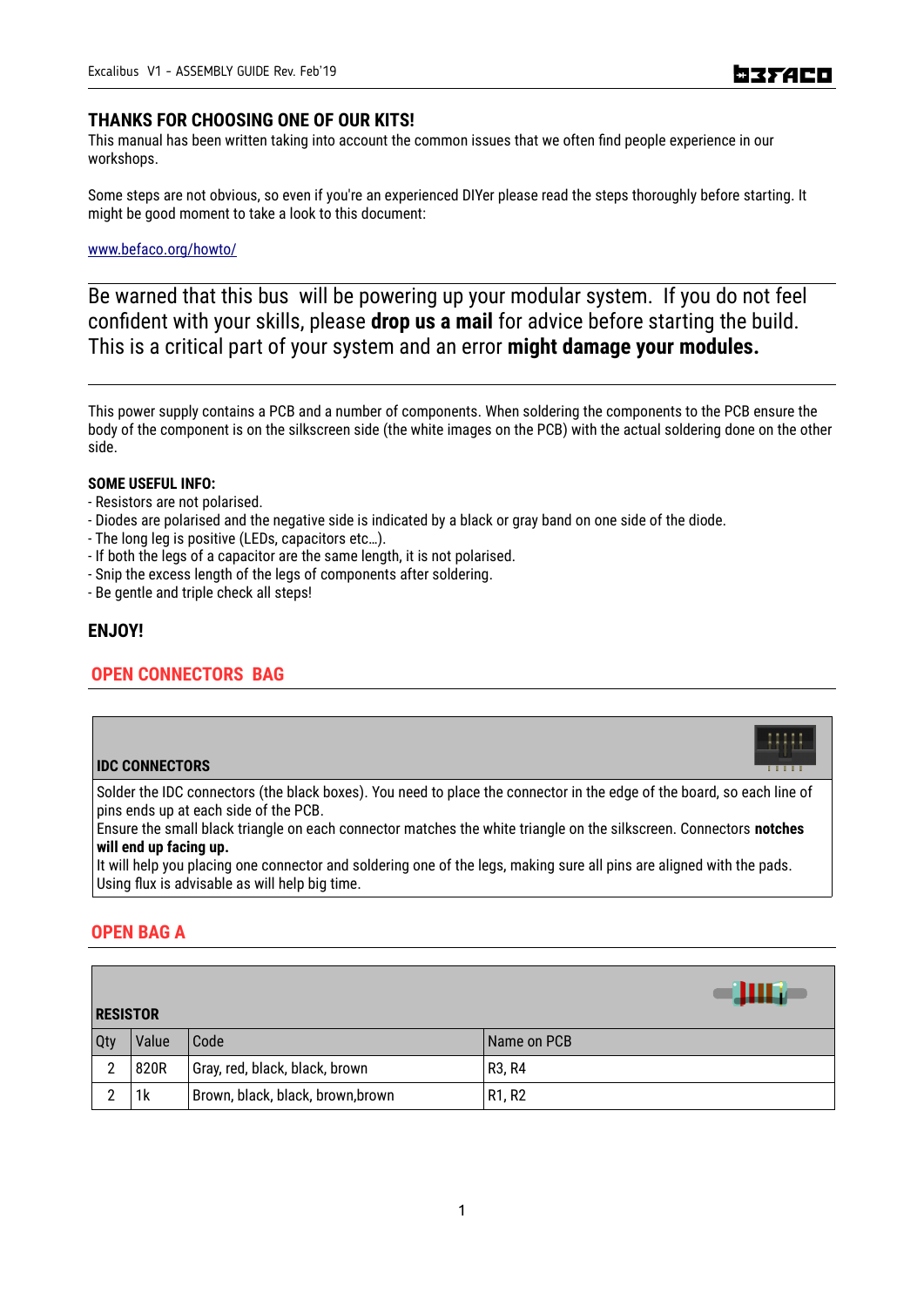# **EISTACO**

 $-$ +

| <b>DIODE</b>                                                                                                                                                 |        |             |  |  |  |
|--------------------------------------------------------------------------------------------------------------------------------------------------------------|--------|-------------|--|--|--|
| Solder the diode observing their polarity. The black or white line on the diode must match with the white line on the<br>diode symbol on the PCB silkscreen. |        |             |  |  |  |
| This diode is pretty hard to fit, bend the legs with pliers making sure they are perfectly parallel or it will not fit in!                                   |        |             |  |  |  |
| Qty                                                                                                                                                          | Value  | Name on PCB |  |  |  |
|                                                                                                                                                              | 1N5400 | D1          |  |  |  |

### **LEDs**

Place the LEDs onto the PCB minding, their polarity. The long leg is the positive and the short the negative. On the PCB the flat silkscreen indicates negative side.

| Qty                     | Name on PCB                                       |
|-------------------------|---------------------------------------------------|
| $\overline{\mathbf{z}}$ | $\sim$<br>-<br>$\overline{\phantom{a}}$<br>$\sim$ |

# **ELECTROLYTIC CAPACITORS**

Its value is written on the side of the capacitor. Observe its polarity (the long leg of the capacitor is the positive (+)).

| Qty         | Value | Code | Name on PCB |
|-------------|-------|------|-------------|
| $\sim$<br>L | 22uf  | 22uf | C1, C4      |

# **REGULATOR**

| Place it t making sure if fits silkscreen drawing. |           |             |  |  |
|----------------------------------------------------|-----------|-------------|--|--|
| <b>Qty</b>                                         | Value     | Name on PCB |  |  |
|                                                    | AMSR-7805 | U1          |  |  |

# **POWER AND CONNECTIONS SECTION**

**At this point of the build you can choose either to use supplied power connector and switch or use an external switch and connector. If you are using external switch and power jack, skip the next two steps and proceed to Terminal block directly.**

# **LED LATCH SWITCH**

The latch switch should be placed over the silkscreen as indicated on the PCB and soldered. After soldered, you can add the push button cap.

# **2.5mm DC POWER JACK**

Place the DC power jack onto the PCB over the silkscreen at position J1 and solder.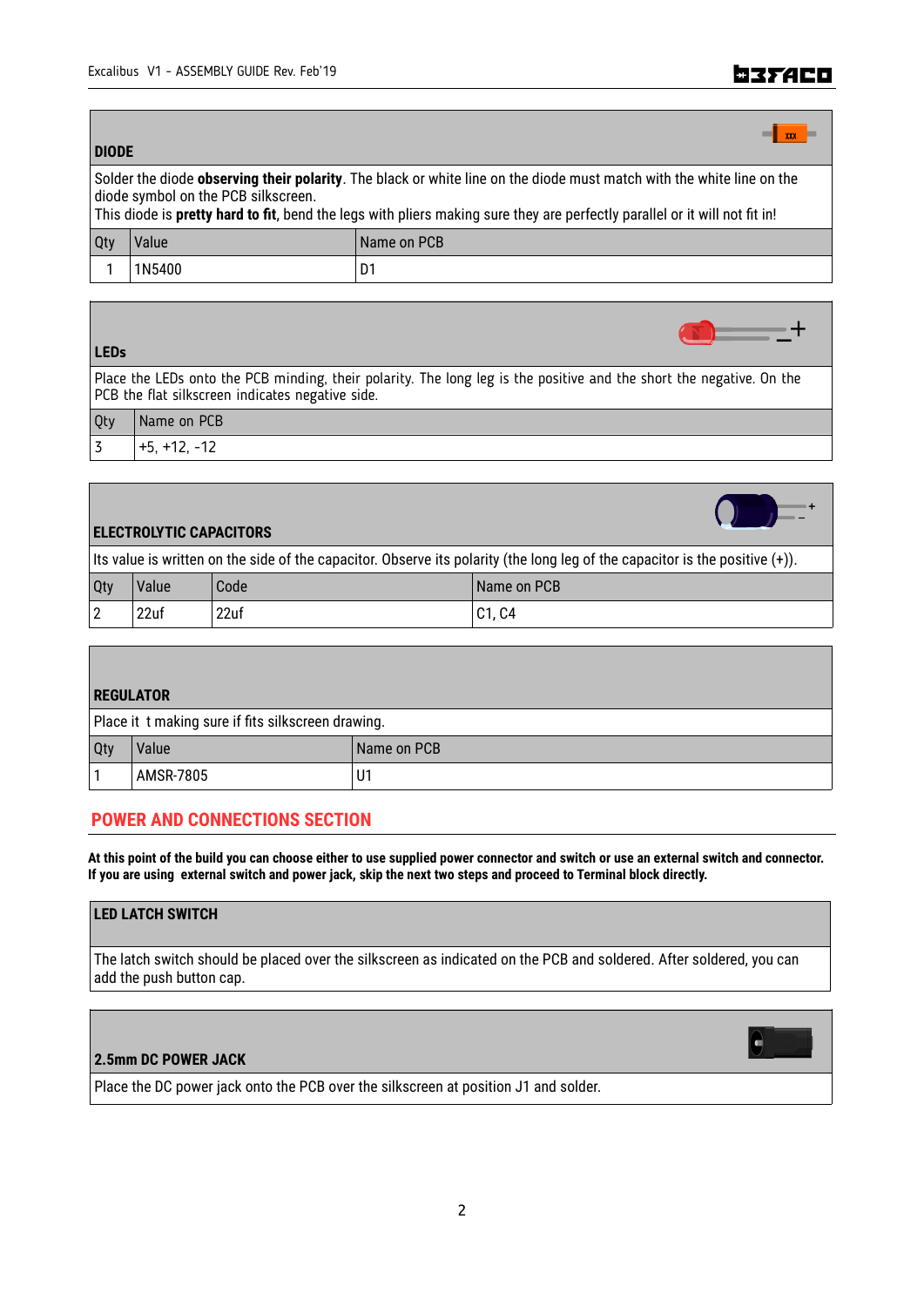# ■37ACロ

### **Terminal Block**

This connector is only valid if you want to use your own switch and power connector, wired to the board. If so, wire your power in positive terminal to the switch and from the switch connect to + terminal of the connectors. Connect the negative from your power connector to the – connector of the terminal block.

**If you are not sure about this step, better to drop us a mail before ruining your system.**

### **+12/- 12V DC REGULATOR**

The large DC regulator (marked "DKMW30F") should be placed at the center of the PCB and soldered into place where the large white square silkscreen indicates.

# **TESTING THE MODULE**

## **DO NOT CONNECT ANY MODULE TO THIS BUS BEFORE TESTING IT!!!**

We strongly recommend to use a 15v/3A (45W) center positive 2.5 Barrel connector.

On power up, the three leds should light. There are testing points by each one. Measure that you have relevant voltages in each test point.

### **TROUBLESHOOTING**

-If the LEDs are not lit but you are getting the correct voltages, the LEDs are the wrong way round.

-If the LEDs are not lit and you are not getting the correct voltages (or any voltages) at the pins, carefully go back through the workbook checking your connections and that you have made good solder joints. Also check your power supply is the correct polarity, minimum input voltage is 15v DC and max current draw (2A+).

# **ENJOY YOUR NEW BEFACO MODULE!**